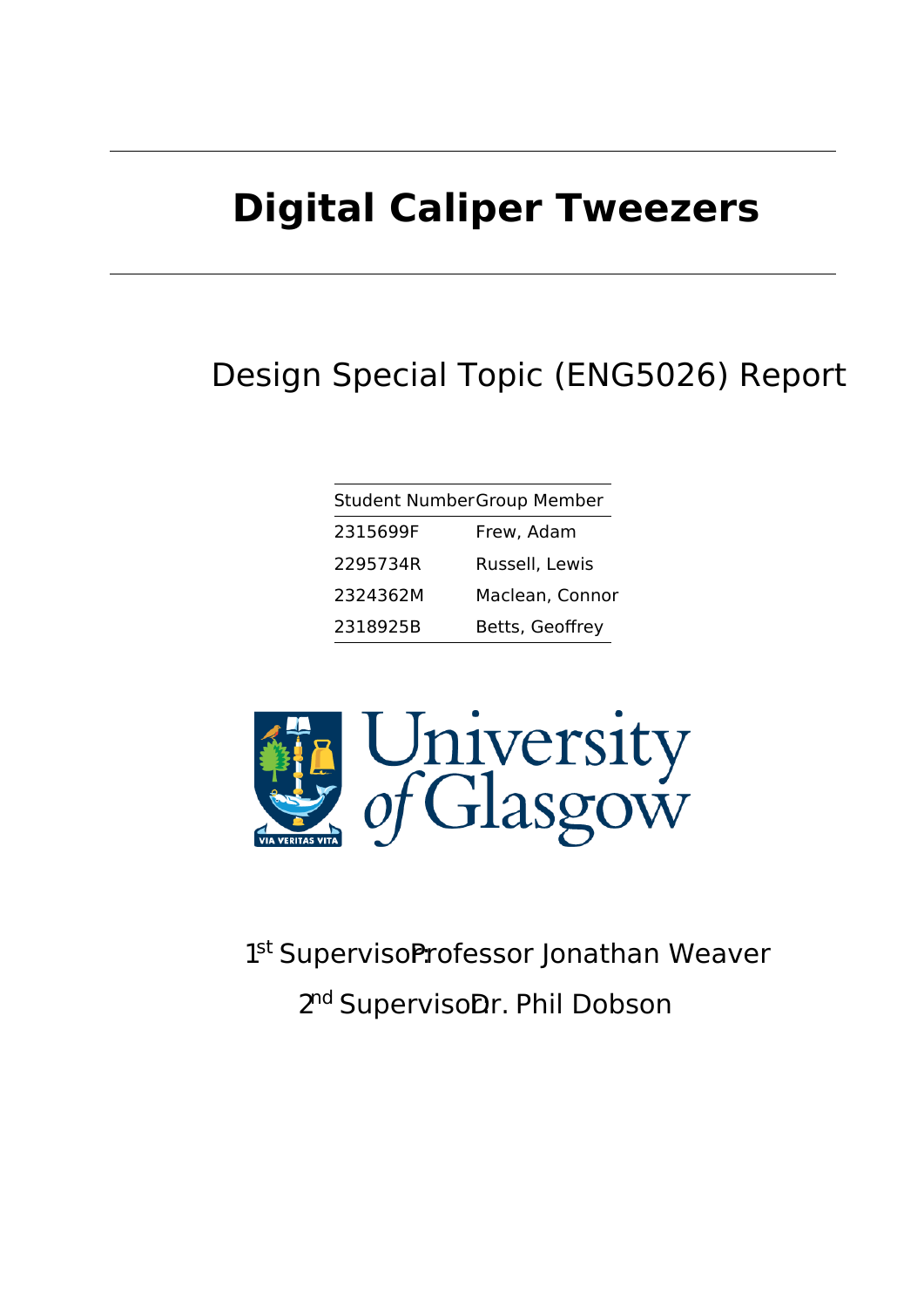## **Acknowledgements**

The team would like to thank our technical supervisors Jonathan Weaver and Phil Dobs for their advice and guidance throughout the **prejectual also like to thank the GU68** Engineers Trust for their generous financial contribution of £150 towards the project.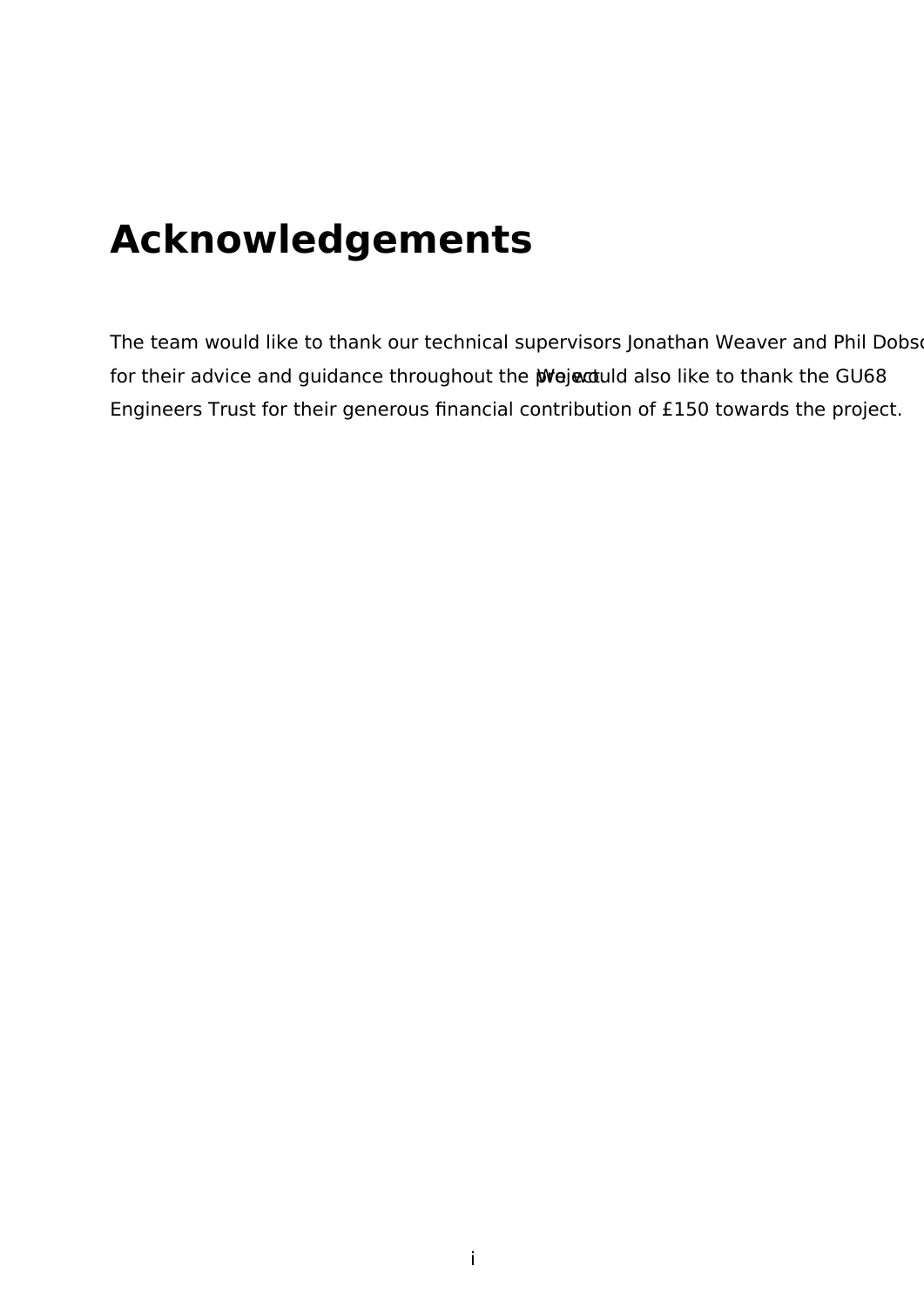# **Introduction**

### **1.1 Project Overview**

The Design Special Topic 5 (DST5) course offers fingear students an opportunity to demonstrate the skills they have developed across their time at university through con of a short design projecuur team chose to undertake the proposed "Caliper Tweezers" project, outlining a handheld mall-scale measurement device capable of picking up and manipulating smalbjects whilst facilitating measurement capabilities ask would involve devising a method of generating accurate and reliable measurements, whilst de a usable deviceasily handled with display capabilities be proposed project presented an intersection between mechanical and electrical design, where both aspects of desig clear implications on the quality of the final product this in mind, a rigorous design phase was undertaken.

### **1.2 Design Specification**

A detailed design specification which would act as a set less ones and end-goals for the design project was key to the tweezers desigmearly group meeting design. team agreed upon a set of mechanidal ectrical oals which would constitute a design specification. This design specification is detailed below.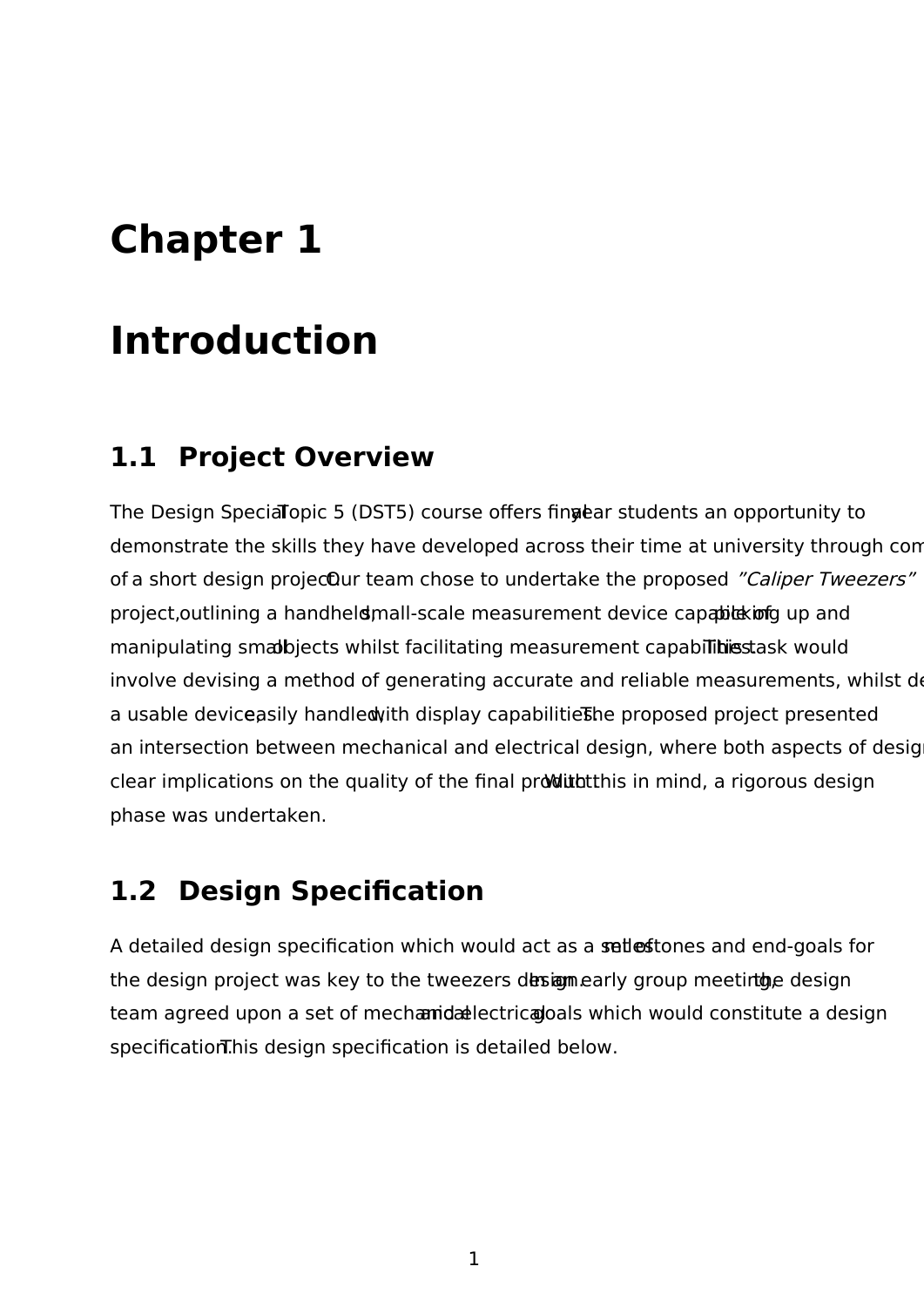#### **1.2.1 Mechanical Design Specification**

- 1. Maximum measurement length  $\geq 15$ mm.
- 2. Operable with one hand.
- 3. Tweezer jaws open by default.
- 4. Constructed from rigid body to minimise flex.

#### **1.2.2 Electrical Design Specification**

- 1. Must possess an electrocal ptical method of distance measurement.
- 2. Must accurately display measurement to user.
- 3. Must be battery powered and last 1 month of 30 mins use per day (15 hours total).
- 4. Must have measurement resolution  $\leq 0.1$  mm, and measurement accuracy  $\leq 0.2$  n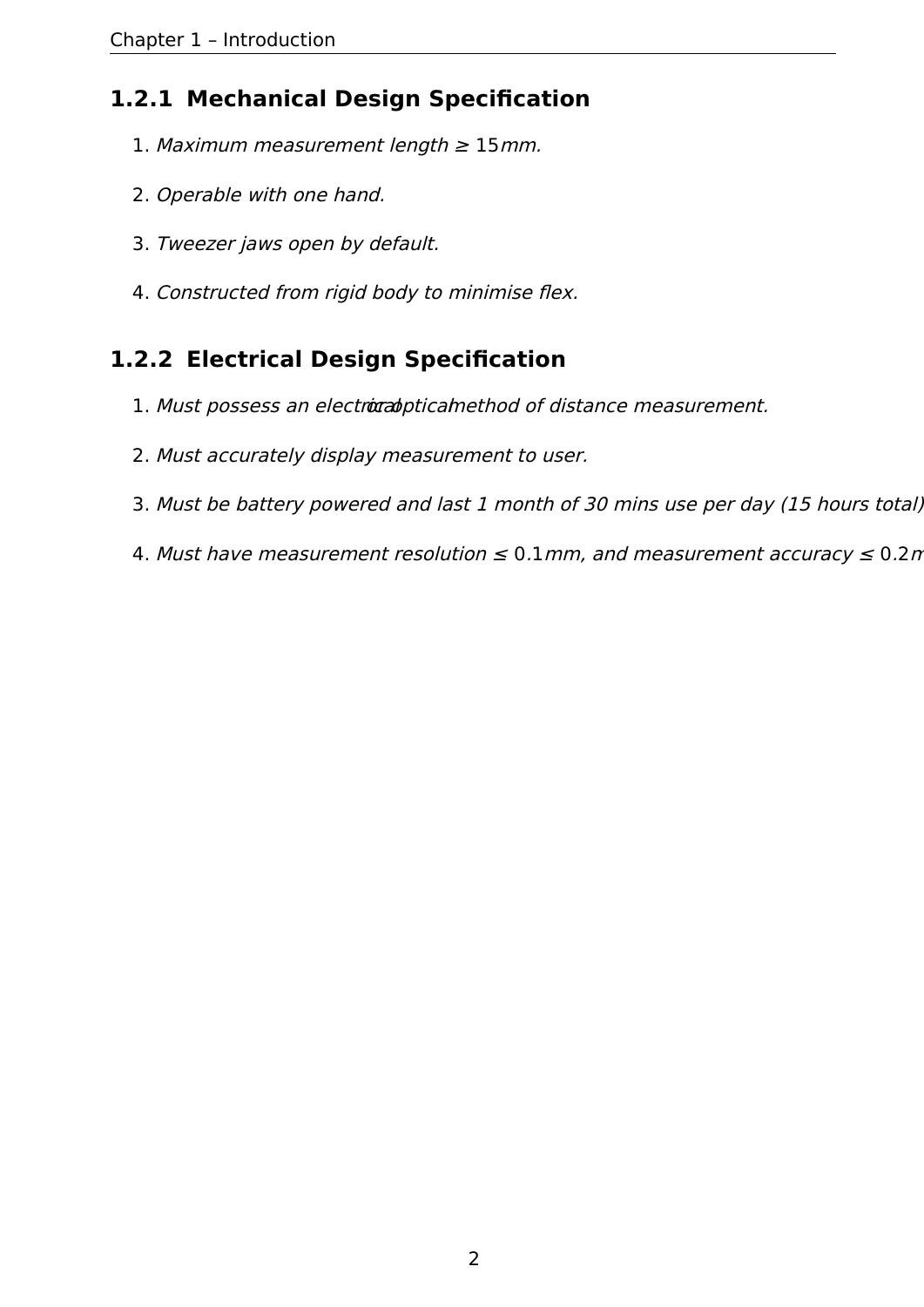# **Metrology**

After the carefutonsideration ofumerous optionsapacitive encoding was selected as the method odistance measuremed apacitive encoding employs a variance in capacitance between multiple metales to determine relative displace were there angular or translational Across section of a simple 3-phase capacitive encoder is shown in figure 2.1. Figure 2.1 shows the three input signals ight  $\frac{1}{2}$  and  $\frac{1}{2}$ , each connected to successive electrodesndividual electrodes form a variable capacitor with the output electrode labe  $V_{OUT}$ . The relative capacitance of each variable capacitor displays a linear relationship the displacement between the input and output electrodus. variance in capacitance which allows the displacement to be measured that is of this will be explained further in section 2.1.



Figure 2.1Capacitive encoder cross section recreated from [1]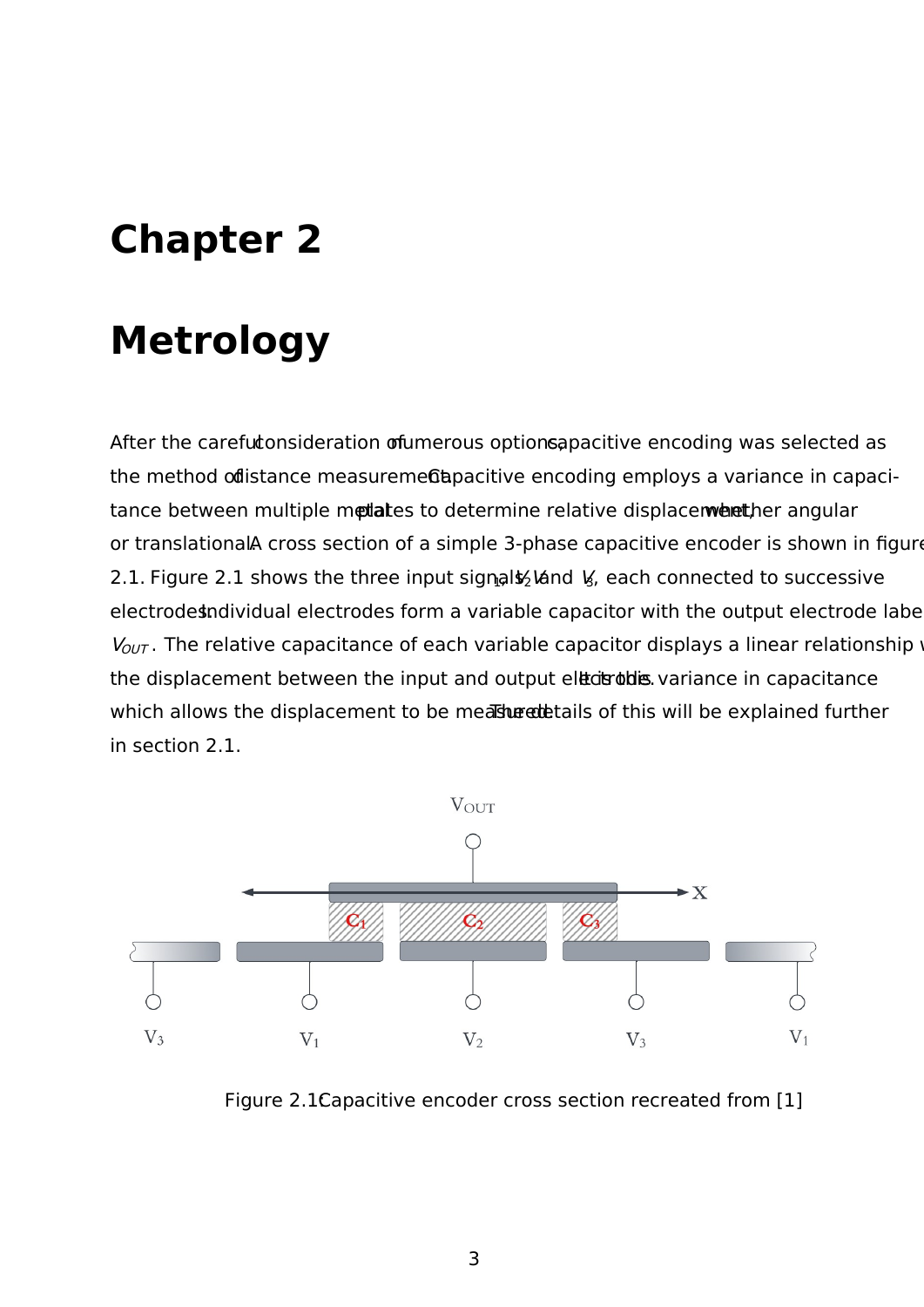# **User Experience**

When designing a set of tweezers an emphasis had to be placed on the user experience. included factors such abe weight and feef the device, he resistance when squeezing the tips, the placement of the display and the placement and the usability To fishultons. chapter will cover these areas and explain the decisions that were made to improve the user experience.

### **3.1 Weight and Feel**

A major priority of the design was to keep the weight to a minimum. Factor which was not easy to contranted had to be achieved through intelligent design at every stage, including choice of materials and electronic bill of materials (BOM). After researching a deciding upon capacitive encoding for the distance measurement mechanism and reali that this type of sensor could be integrated into a printed circuit board (PCCB) ion was made to make the PCB the main mechanical structure of the elevice would be constructed from two PCBs which pivot relative to each bis decision massively decreased the complexity of manufacturing a custom design by making use of the precision 2D cutting facilities that modern PCB manufacturers can provide area which took advantage othis was the ribbed grips which would be cut into the legs of evice to improve the grip in the users harthis is a feature which would have been difficult to achieve using other manufacturing methods. The material that PCBs are constructed from is also light weight that and could be comfortably held in the users hand for long periods of time.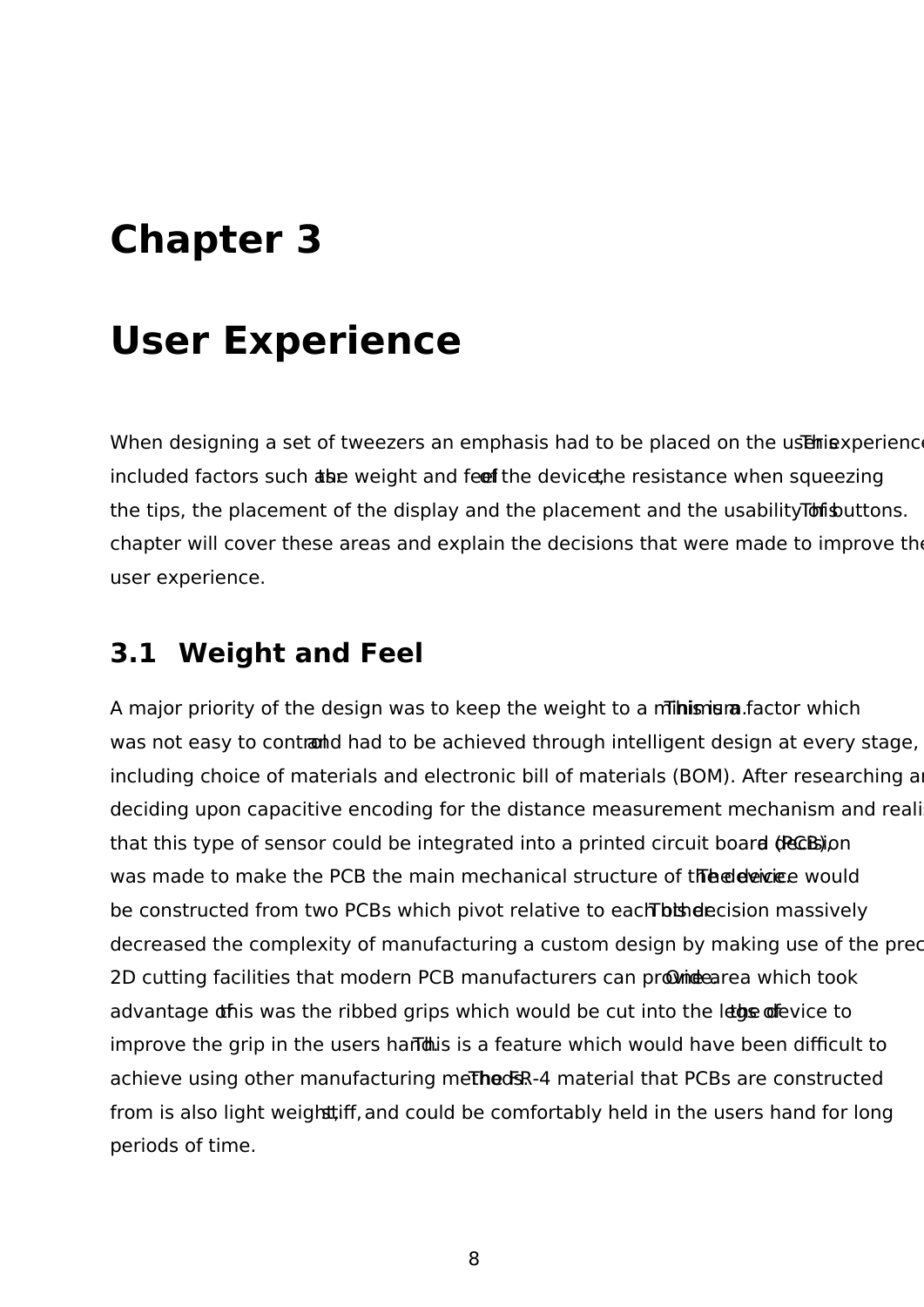#### **3.2 Mechanical Resistance**

One important feature *the tweezers* is the mechanice these they providely gently resisting when squee they provide the user with the ability to have more cover rol the fine movements which are necessary when manipulating small integration achieve this was to add a tension point to the butt of each PCB. The tension could then adjusted by selecting a different size of O-ring or rubber band to be fitted to this point.

### **3.3 Display Placement**

A requirement which was set at the start of the project was that the device must feature display to convey the measurement to the user having to look away from the object they were manipulating in order to read the measuter entity would be placed as close as possible to the object being manipulated ved difficult as the display in question was too wide to be mounted on the tangs of the deminemise was decided upon which would place 2 red/green bi-color LEDs close to the thips of tweezers. These LEDs would show if the current distance measurement was less than, more than, or within  $\pm 0.2$  mm of the zero position is shown in figure 3.1.



(a) Current distance < −0.2(b) <sup>−</sup>0.2 ≤ Current distance ≤ 0.2(c) 0.2 <sup>&</sup>lt; Current distance

Figure 3.1LED lighting configurations (measurements are in  $mm$ ).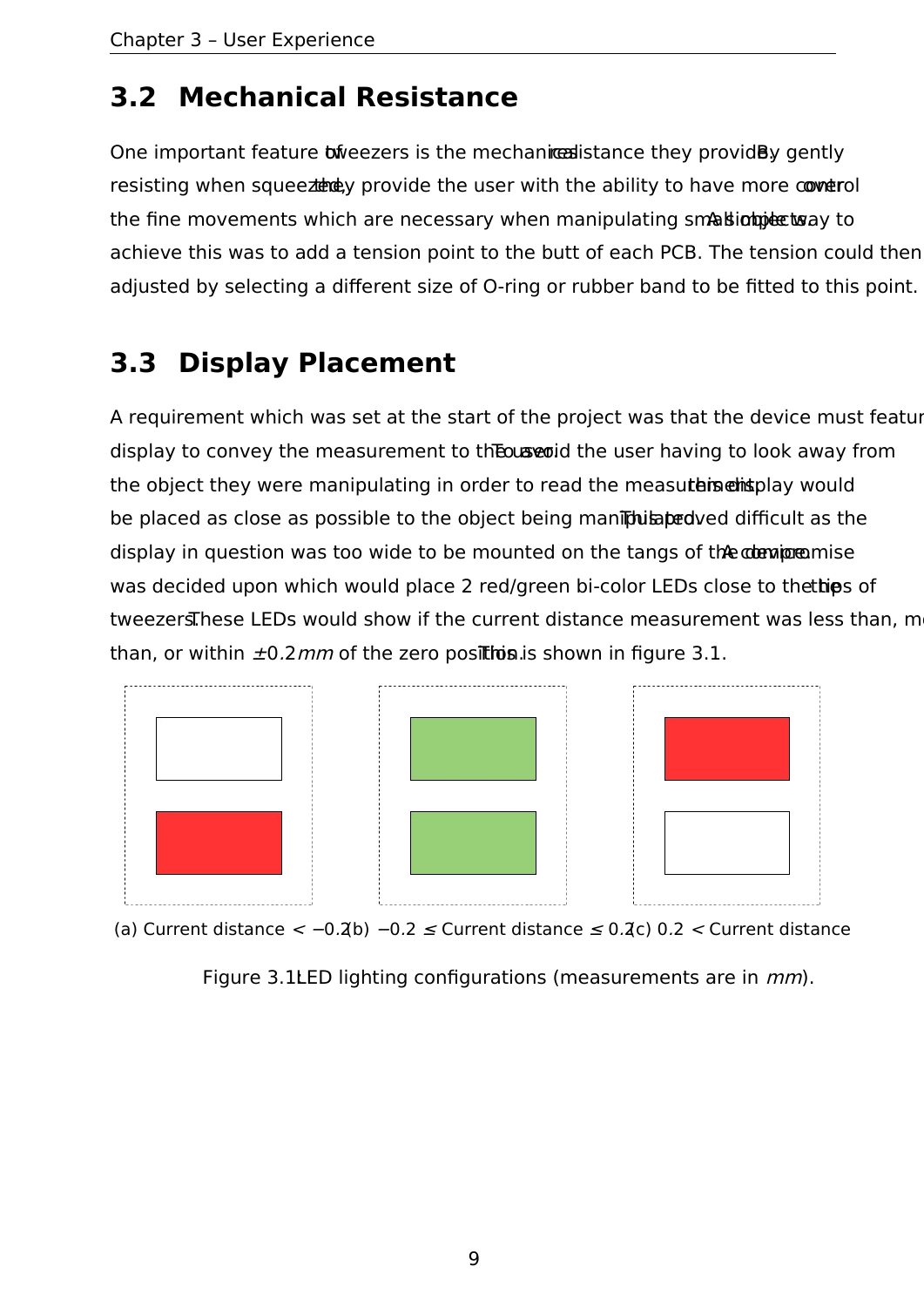### **3.4 Zeroing Button**

Thanks to the main structuretore device being constructed from the PCB zeroing button can be placed at the users finger tips without the need to run wires to the butto side-actuated button was selected to allow the zeroing button to be pressed during nor device operationester picking up an objecthe user could zero on this measurement by simply pressing slightly firmer and actuating the button.

### **3.5 Ergonomic Prototype**

After considering all of the issues discussed above and having made a decision on the of the tweezeran ergonomic prototype was designed in CAD and 3D printed. assembly including electrode layout can be seen in apper this allowed the design decisions to be evaluated before committing to a final PCE designtotype is shown in figure 3.2.



Figure 3.23D printed ergonomic prototype of tweezers.

After evaluating the prototype minor changes were adopted to improve the ergonon Development then proceeded on to schematic design, PCB layout and firmware develo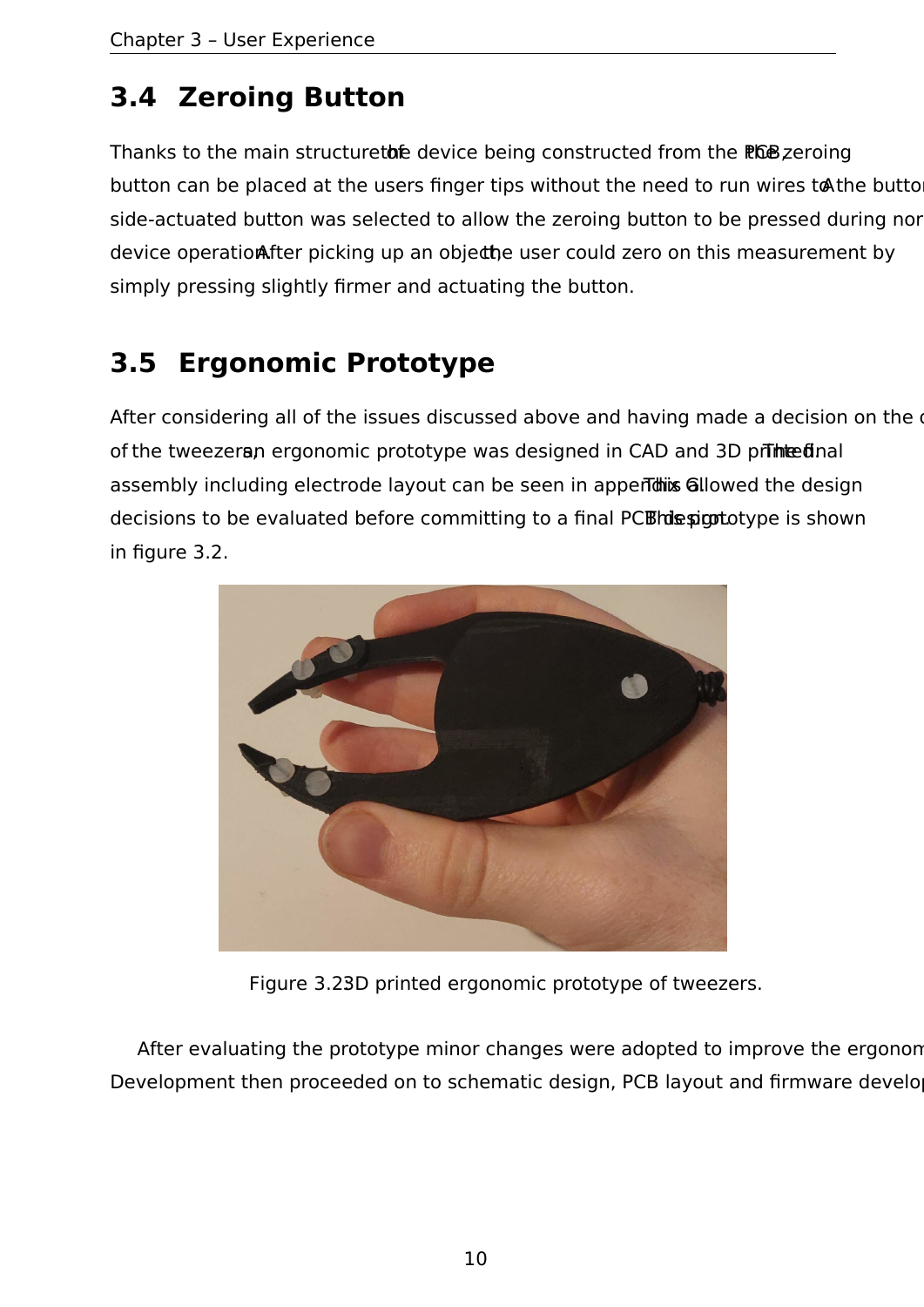### **Conclusion**

#### **7.1 Recapitulation**

Ultimately, the team was able to deliver a device which met the desired design specific Through detailed study  $\theta$  the operation of apacitive encoders including their non-ideal characteristica, measurement method which was both accuratiese and easily integrated into the device was seleter allowed a totally custom capacitive encoder to be designed into the devices main PCB. To simplify the manufacturing process this PCB also became the main mechanical structure of the device and the user interface elements were built into it including edge buttons for zeroing and resetting the device as intered grips along the tangs the tweezers.This allowed the device to be fully operated with one hand.Through intelligent hardware chothes device BOM was kept to a minimum saving on board space and power consumption. The leadstranger the device small the battery life longhe MCU which controlled the system was utilised to its full potential using timers and DMA transfers to automate the PWM generation and data acquisition processes.This allowed the main program of the MCU to run a simple measurement loop which performed DFT and trigonometric operations to calculate the phase of the signal a lookup table to determine the distance between the tweezer tips.

During testing a significant repeatable error was obsented this error was predicted by the investigation into capacitive encoders detailed in section 2 and was due to the linear variation **of**apacitance with distance instead of solidal.However a larger low frequency sinusoidal error remained unexplained the error being repeatable an array of compensation values was added to the lookuphtis before the the repeatable error and made the measurements significantly more accurate.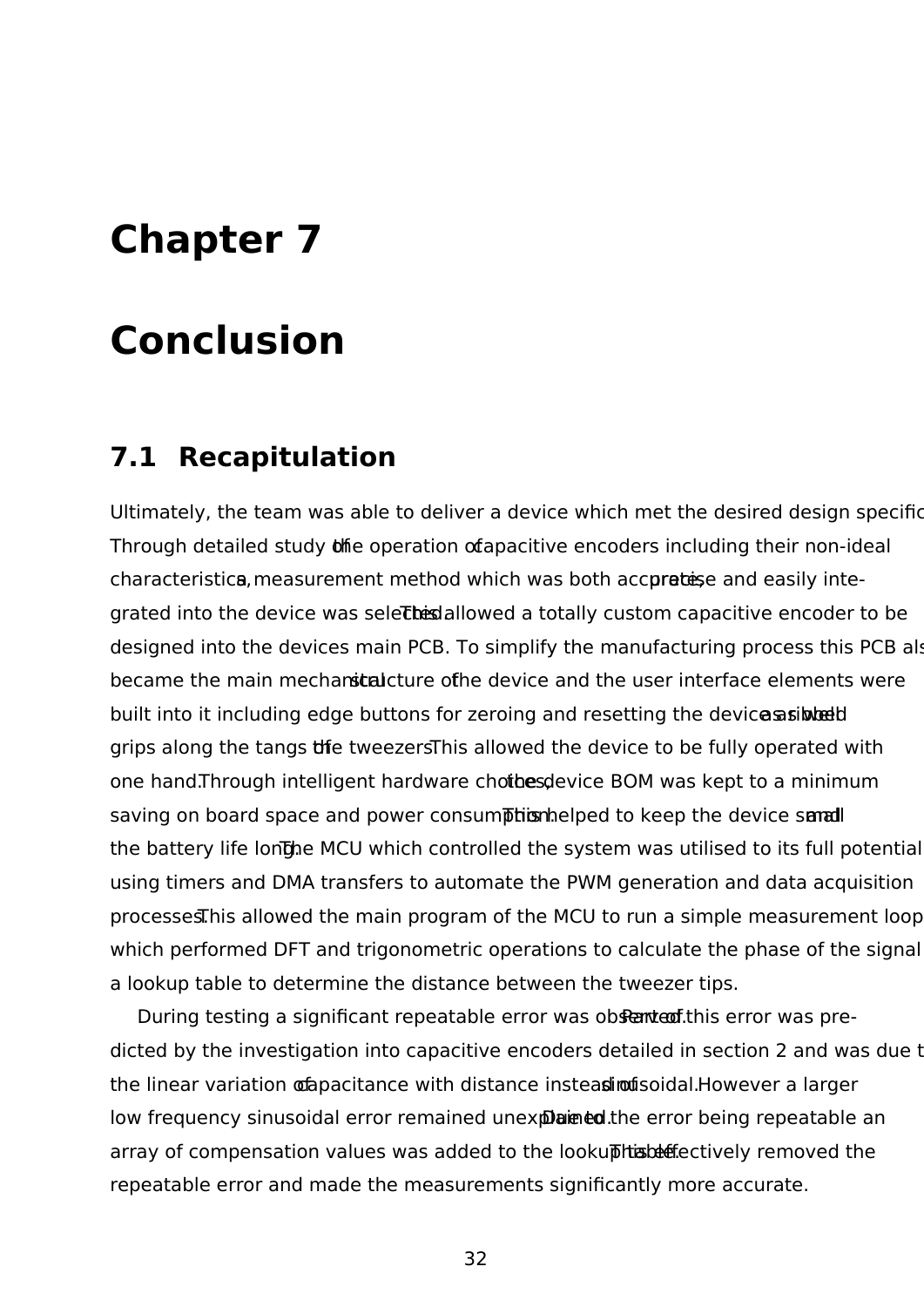### **7.2 Meeting the Specification**

The final design successfully met the design specification.

#### **7.2.1 Mechanical Design Specification**

- 1. **Maximum measurement length**  $\geq 15$  *m*The maximum measurement length was 25.24mm.
- 2. **Operable with one hand.** By keeping the BOM minimal and using an edge actuationzeroing button at the users fingers, the device is fully operable with one hand.
- 3. Tweezer jaws open by defaut designing in a tensioning point at the base of the tweezers and by using a tensioning O-ring, the tweezers remain comfortably open by default.
- 4. **Constructed from rigid body to minimise flex.** By using the the fibreglass PCI as the main body of the device a rigid body was achieved, minimising flex.

#### **7.2.2 Electrical Design Specification**

- 1. **Must possess an electrical or opticalmethod of distance measurement.** A capacitive encoder integrated into the PCBs was used to measure distance.
- 2. **Must accurately display measurementuser.** A 4 digit segmented LCD display was used to display the measurement to the user.
- 3. Must be battery powered and lastmonth of 30 mins use per day (15 **hours total).**The battery life at an MCU clock frequenc & MHz was approximated to be 60.5 hours.
- 4. **Must have measurement resolution ≤ 0.1mm, and measurement accuracy <sup>≤</sup> 0.2mm.** The measurement accuracy was ≤ 0.2mm and was compliant with a confidence interval 95% up to a distance measurement of mm, but was still compliant with a confidence intenfal 8% for the remainder of the measurement range.